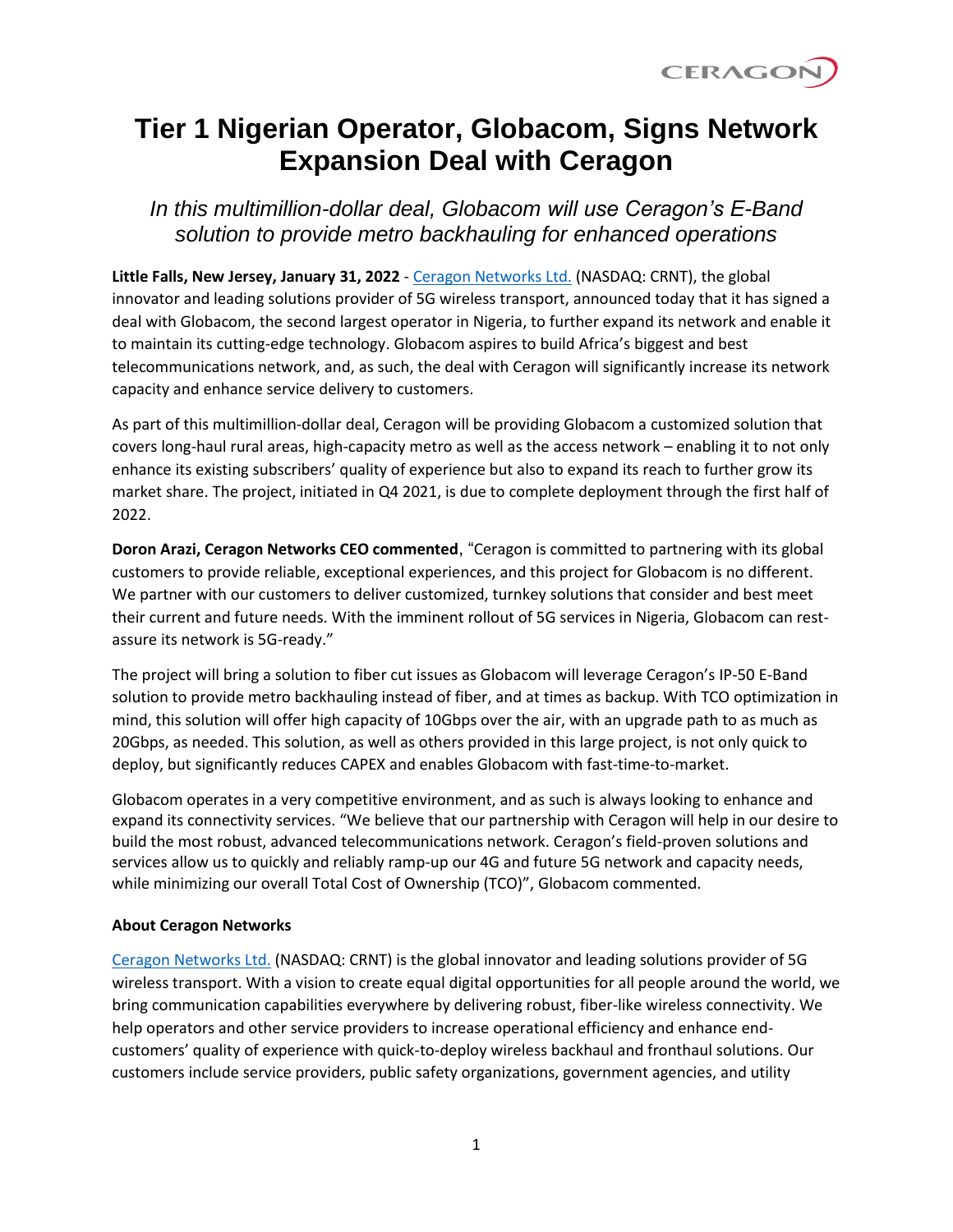

companies, which use our solutions to deliver 5G & 4G broadband wireless connectivity, mission-critical multimedia services, stabilized communications, and other applications at high reliability and speed.

Ceragon's unique multicore technology and disaggregated approach to wireless transport provide highly reliable, fast to deploy, high-capacity wireless transport for 5G and 4G networks with minimal use of spectrum, power, real estate, and labor resources. It enables increased productivity, as well as simple and quick network modernization, positioning Ceragon as a leading solutions provider for the 5G era. We deliver a complete portfolio of turnkey end-to-end AI-based managed and professional services that ensure efficient network rollout and optimization to achieve the highest value for our customers. Our solutions are deployed by more than 400 service providers, as well as more than 800 private network owners, in more than 140 countries. For more information please visit: [www.ceragon.com](http://www.ceragon.com/)

## **About GLOBACOM**

Globacom is West Africa's leading digital solutions provider. The company started operations in 2003 as Nigeria's national telecommunications operator. It currently has a subscriber-base of over 53 million, and is credited with driving Nigeria's telephone penetration by forcing down the cost of voice and data services. It is also leading the broadband penetration with its nationwide fibre optic cable and 4G LTE network.

Under its founder and Chairman, Dr. Mike Adenuga, Jr. (GCON), Globacom is today the largest integrated technology service provider in Nigeria, servicing Enterprises, SMEs, mid-size corporates, public sector organizations and millions of individuals all over Nigeria and Ghana. The company in 2010 singlehandedly constructed an independently owned submarine cable, Glo 1, from the United Kingdom to Nigeria, with branching units in several African countries. The facility has addressed West Africa's bandwidth requirement and offered governments, individuals and businesses the benefits of reliable and affordable internet.

For more about Globacom, visit go to [www.gloworld.com](http://www.gloworld.com/)

## *Safe Harbor*

*Ceragon Networks® and FibeAir® are registered trademarks of Ceragon Networks Ltd. in the United States and other countries. CERAGON ® is a trademark of Ceragon Networks Ltd., registered in various countries. Other names mentioned are owned by their respective holders.*

*This press release contains statements that constitute "forward-looking statements" within the meaning of the Securities Act of 1933, as amended and the Securities Exchange Act of 1934, as amended, and the safe-harbor provisions of the Private Securities Litigation Reform Act of 1995. Such forward-looking statements are based on the current beliefs, expectations and assumptions of Ceragon's management about Ceragon's business, financial condition, results of operations, micro and macro market trends and other issues addressed or reflected therein. Examples of forward-looking statements include: projections of demand, revenues, net income, gross margin, capital expenditures and liquidity, competitive pressures, order timing, growth prospects, product development, financial resources, cost savings and other financial and market matters. You may identify these and other forward-looking statements by the use of words*